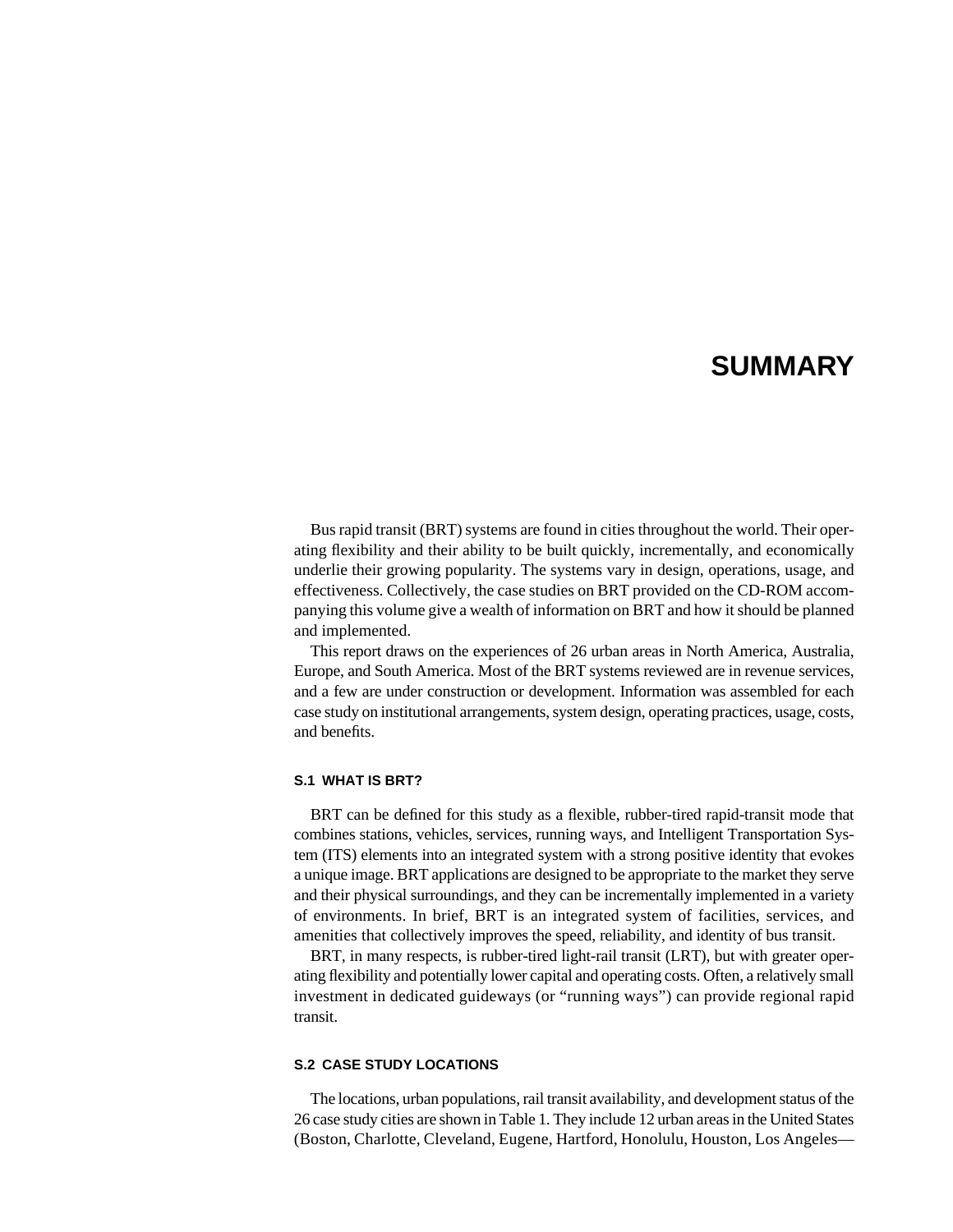**TABLE 1 Case study locations**

| <b>CASE STUDY LOCATION</b>         | <b>URBANIZED</b><br><b>AREA</b><br><b>POPULATION</b><br>(MILLIONS) | <b>RAIL</b><br>TRANSIT IN<br><b>METRO</b><br>AREA? |
|------------------------------------|--------------------------------------------------------------------|----------------------------------------------------|
| <b>NORTH AMERICA</b>               |                                                                    |                                                    |
| Boston, MA                         | 3.0                                                                |                                                    |
| Charlotte, NC                      | 1.4                                                                |                                                    |
| Cleveland, OH                      | 2.0                                                                |                                                    |
| Eugene, OR (Lane Transit District) | 0.2                                                                |                                                    |
| Hartford, CT                       | 0.8                                                                |                                                    |
| Honolulu, HI                       | 0.9                                                                |                                                    |
| Houston, TX                        | 1.8                                                                |                                                    |
| Los Angeles County, CA             | 9.6 <sup>a</sup>                                                   | ν                                                  |
| Miami, FL                          | 2.3                                                                | V                                                  |
| New York, NY                       | 16.0                                                               |                                                    |
| Ottawa, ON                         | $0.7^{b}$                                                          | V                                                  |
| Pittsburgh, PA                     | 1.7                                                                |                                                    |
| Seattle, WA                        | 1.8                                                                |                                                    |
| Vancouver, BC                      | 2.1                                                                |                                                    |
| <b>AUSTRALIA</b>                   |                                                                    |                                                    |
| Adelaide                           | 1.1                                                                |                                                    |
| <b>Brisbane</b>                    | 1.5                                                                | V                                                  |
| Sydney                             | 1.7                                                                | V                                                  |
| <b>EUROPE</b>                      |                                                                    |                                                    |
| Leeds, United Kingdom              | 0.7                                                                |                                                    |
| Rouen, France                      | 0.4                                                                | ν                                                  |
| Runcorn, United Kingdom            | 0.1                                                                |                                                    |
| <b>SOUTH AMERICA</b>               |                                                                    |                                                    |
| Belo Horizonte, Brazil             | 2.2                                                                |                                                    |
| Bogotá, Colombia                   | 5.0                                                                |                                                    |
| Curitiba, Brazil                   | 2.6                                                                |                                                    |
| Porto Alegre, Brazil               | 1.3                                                                | ν                                                  |
| Quito, Ecuador                     | 1.5                                                                |                                                    |
| Sao Paulo, Brazil                  | 8.5                                                                | ٦İ                                                 |
|                                    |                                                                    |                                                    |

<sup>a</sup> Los Angeles County Only<br><sup>b</sup> Excludes Hull, Quebec

three systems, Miami, New York—two systems, Pittsburgh, and Seattle); 2 cities in Canada (Ottawa and Vancouver); 3 cities in Australia (Adelaide, Brisbane, and Sydney); 3 in Europe (Leeds, Runcorn, and Rouen); and 6 in South America (Belo Horizonte, Bogotá, Porto Alegre, Curitiba, Quito, and Sao Paulo).

Most of these BRT systems are found in urban areas with over 700,000 in population. Many of these urban areas also have rail rapid transit. Twenty-one systems are in revenue service, and five are under construction, in development, or planned.

#### **S.3 REASONS FOR IMPLEMENTING BRT**

Transportation and community-planning officials all over the world are examining improved public transportation solutions to mobility issues. This renewed interest in transit reflects concerns ranging from environmental consciousness to the desire for alternatives to clogged highways and urban sprawl. These concerns have led to a re-examination of existing transit technologies and the embrace of new, creative ways of providing transit service and performance. BRT can be an extremely cost-effective way of providing high-quality, high-performance transit.

The case studies report that the main reasons for implementing BRT systems were lower development costs and greater operating flexibility as compared with rail transit.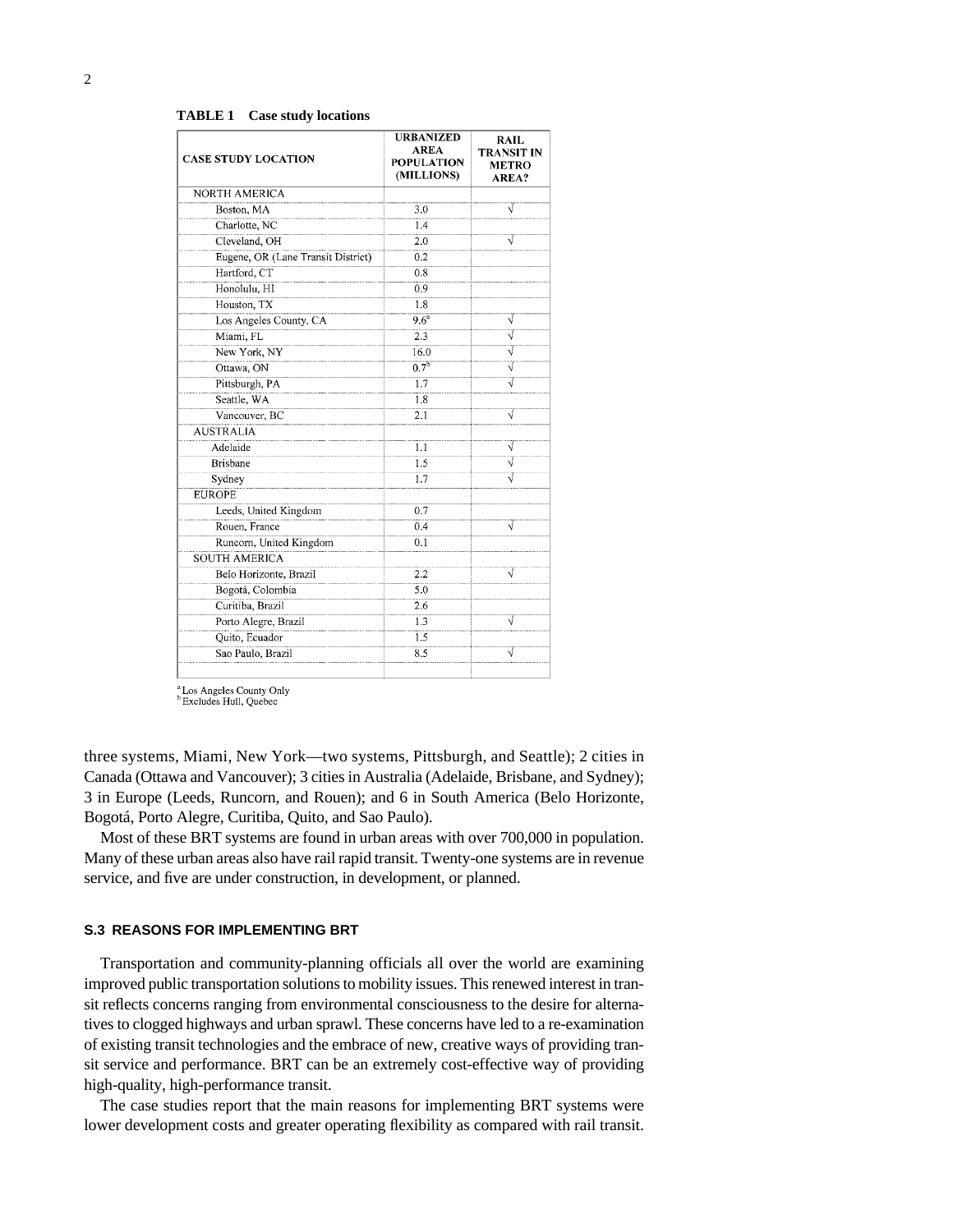Other reasons are that BRT is a practical alternative to major highway reconstruction, an integral part of the city's structure, and a catalyst for redevelopment. A 1976 study in Ottawa, for example, found that a bus-based system could be built for half of the capital costs of rail transit, and it would cost 20% less to operate (for study details, see Ottawa case study). In Boston, BRT was selected because of its operational and service benefits, rather than its cost advantages.

# **S.4 FEATURES OF BRT**

The main features of BRT include dedicated running ways, attractive stations and bus stops, distinctive easy-to-board vehicles, off-vehicle fare collection, use of ITS technologies, and frequent all-day service (service should operate at least 16 hours each day, with midday headways of 15 minutes or less and peak headways of 10 minutes or less). Table 2 summarizes these BRT features by continent for the 29 systems analyzed.

Over 80% of the systems in the case studies have some type of exclusive running way—either a bus-only road or bus lane. More than 75% provide frequent all-day services, and about 66% have "stations" in addition to the usual bus stops. In contrast, only about 40% of the systems have distinctive vehicles or ITS applications, and only 17% (five systems) have or will have off-vehicle fare collection. Three existing systems have all six basic features, including Bogotá's TransMilenio, Curitiba's median busways, and Quito's Trolebus. Several systems under development (e.g., Boston, Cleveland, and Eugene) will have most BRT elements.

#### **S.4.A Running Ways**

Running ways for BRT include mixed traffic lanes, curb bus lanes, and median busways on city streets; reserved lanes on freeways; and bus-only roads, tunnels, and bridges. Table 3 summarizes the various running ways found in the BRT case studies.

Examination of the case study data shows that busways dominate North American practice, whereas median arterial busways are widely used in South America. Reversible high occupancy vehicle (HOV) lanes in freeway medians are found only in the United States. Bus tunnels, such as the one under construction in downtown Boston and those that exist in Brisbane and Seattle, bring a major feature of rail transit to BRT. In most of the case studies, the running ways are radial, extending to or through the city center.

| Feature                        | US 7<br>Canada | Australia<br>$&$ Europe | South<br>America | <b>Total</b><br><b>Systems</b> | Percent of<br><b>Total</b> |
|--------------------------------|----------------|-------------------------|------------------|--------------------------------|----------------------------|
| Running Way                    |                |                         |                  |                                |                            |
| <b>Stations</b>                |                |                         |                  | 19                             |                            |
| Distinctive Vehicles           |                |                         |                  |                                | 38                         |
| Off-Vehicle Fare<br>Collection |                |                         |                  |                                | 17                         |
| ITS                            |                |                         |                  |                                | 38                         |
| Frequent All-Day<br>Service    |                |                         |                  | 22                             |                            |
| <b>Total Systems</b>           |                |                         |                  | 29                             | 100                        |

**TABLE 2 Number of facilities with specific features**

Note: Refer to Appendix A to see details on each individual case study.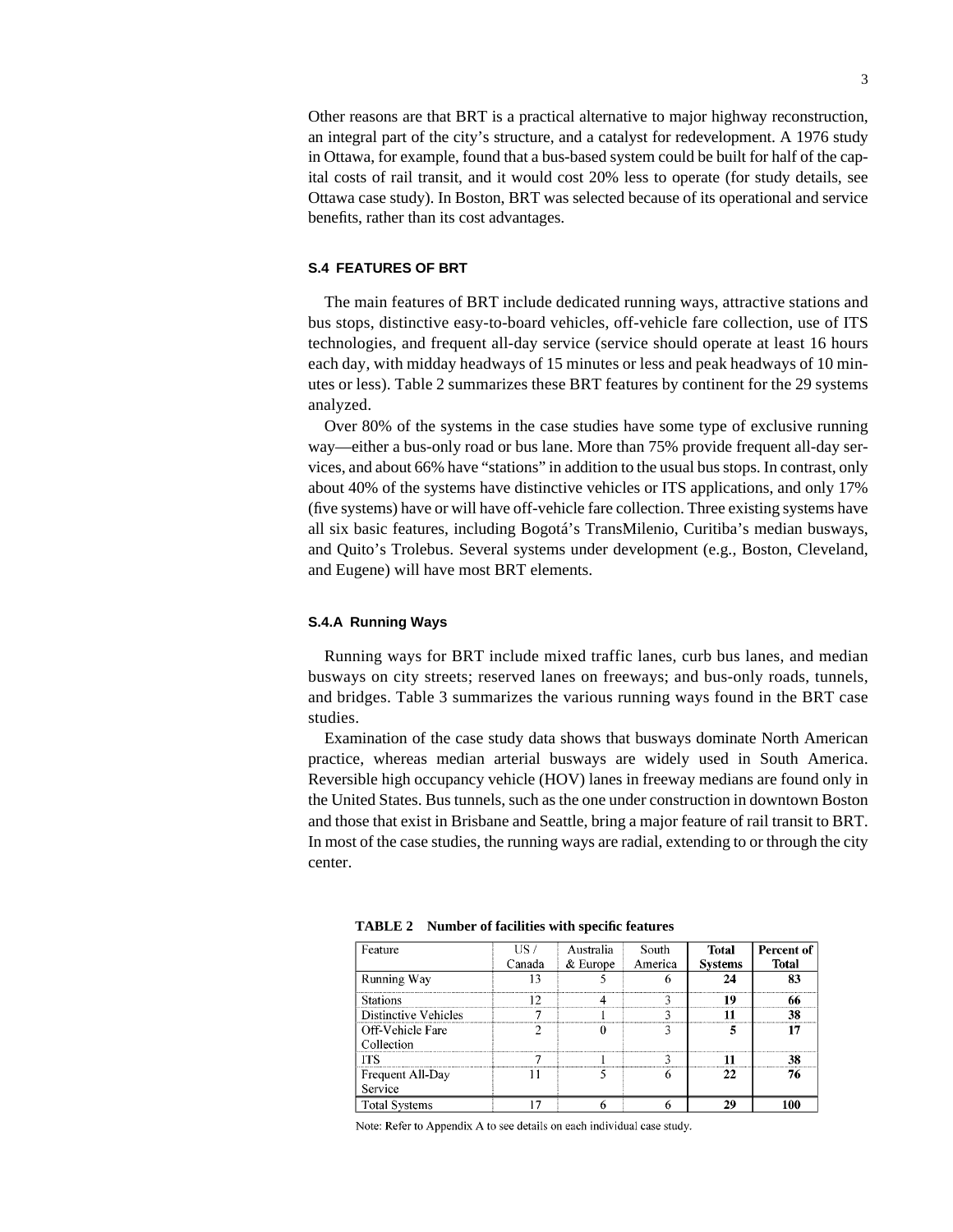**TABLE 3 Running way characteristics**

| <b>LOCATION</b>  | <b>BUS</b><br><b>TUNNEL</b> | <b>BUSWAY</b><br><b>(SEPARATE)</b><br><b>RIGHT-OF-</b><br>WAY)         | <b>FREEWAY</b><br><b>BUS</b><br><b>LANES</b> | <b>ARTERIAL</b><br><b>MEDIAN</b><br><b>BUSWAYS</b>                                                                                        | <b>BUS</b><br><b>LANES</b>        | <b>MIXED</b><br>TRAFFIC                 |
|------------------|-----------------------------|------------------------------------------------------------------------|----------------------------------------------|-------------------------------------------------------------------------------------------------------------------------------------------|-----------------------------------|-----------------------------------------|
| North<br>America | Boston<br>Seattle           | Charlotte<br>New Britain-<br>Hartford<br>Miami<br>Ottawa<br>Pittsburgh | Houston<br>Los Angeles<br>New York           | Cleveland<br>Eugene                                                                                                                       | Ottawa<br>Pittsburgh<br>Vancouver | Honolulu<br>Los<br>Angeles<br>Vancouver |
| Australia        | <b>Brisbane</b>             | Adelaide <sup>(a)</sup><br><b>Brisbane</b><br>Sydney                   |                                              |                                                                                                                                           |                                   |                                         |
| Europe           |                             | Runcorn                                                                |                                              |                                                                                                                                           | Rouen $\binom{c}{c}$              | Leeds $(b)$                             |
| South<br>America |                             |                                                                        |                                              | Belo<br>Horizonte<br>Bogotá <sup>(d)</sup><br>Curitiba <sup>(d)</sup><br>Porto Alegre <sup>(d)</sup><br>Quito <sup>(d)</sup><br>Sao Paulo |                                   |                                         |

(a) O-Bahn technology

(b) Guided bus with queue bypass

(c) Optically guided bus

(d) High-platform stations

#### **S.4.B Stations**

The spacing of stations along freeways and busways ranges from 2,000 to almost 7,000 feet, enabling buses to operate at high speeds. Spacing along arterial streets ranges upward from about 1,000 feet (e.g., Cleveland and Porto Alegre) to over 4,000 feet (e.g., Vancouver and Los Angeles).

Most stations are located curbside or on the outside of bus-only roads and arterial median busways. However, the Bogotá system, a section of Quito's Trolebus, and Curitiba's "direct" service have center island platforms and vehicles with left-side doors.

Busways widen to three or four lanes at stations to enable express buses to pass stopped buses. South America's arterial median busways also provide passing lanes. Stations and passing lanes can be offset to minimize the busway envelope.

Most BRT stations have low platforms because many are or will be served by lowfloor buses. However, Bogotá's TransMilenio, Quito's Trolebus, and Curitiba's all-stop and direct services provide high platforms and buses that are specially equipped with a large ramp that deploys at stations to allow level passenger boarding and alighting. Each of these systems also has off-vehicle fare collection. Rouen features optically guided Irisbus Civis vehicles that provide the minimum gap for level boarding and alighting.

Stations in the case study cities provide a wide range of features and amenities depending upon locations, climate, type of running way, patronage, and available space. Overhead walks with fences between opposite directions of travel are provided along busways in Brisbane, Ottawa, and Pittsburgh.

# **S.4.C Vehicles**

Conventional standard and articulated diesel buses are widely used for BRT operations. There is, however, a trend toward innovations in vehicle design. These innovations include (1) "clean" vehicles (e.g., low-sulfur diesel fuel, diesel-electric hybrids, compressed natural gas [CNG], and possibly fuel cells in the future); (2) dual-mode (diesel-electric) operations through tunnels; (3) low-floor buses; (4) more doors and wider doors; and (5) use of distinctive, dedicated BRT vehicles.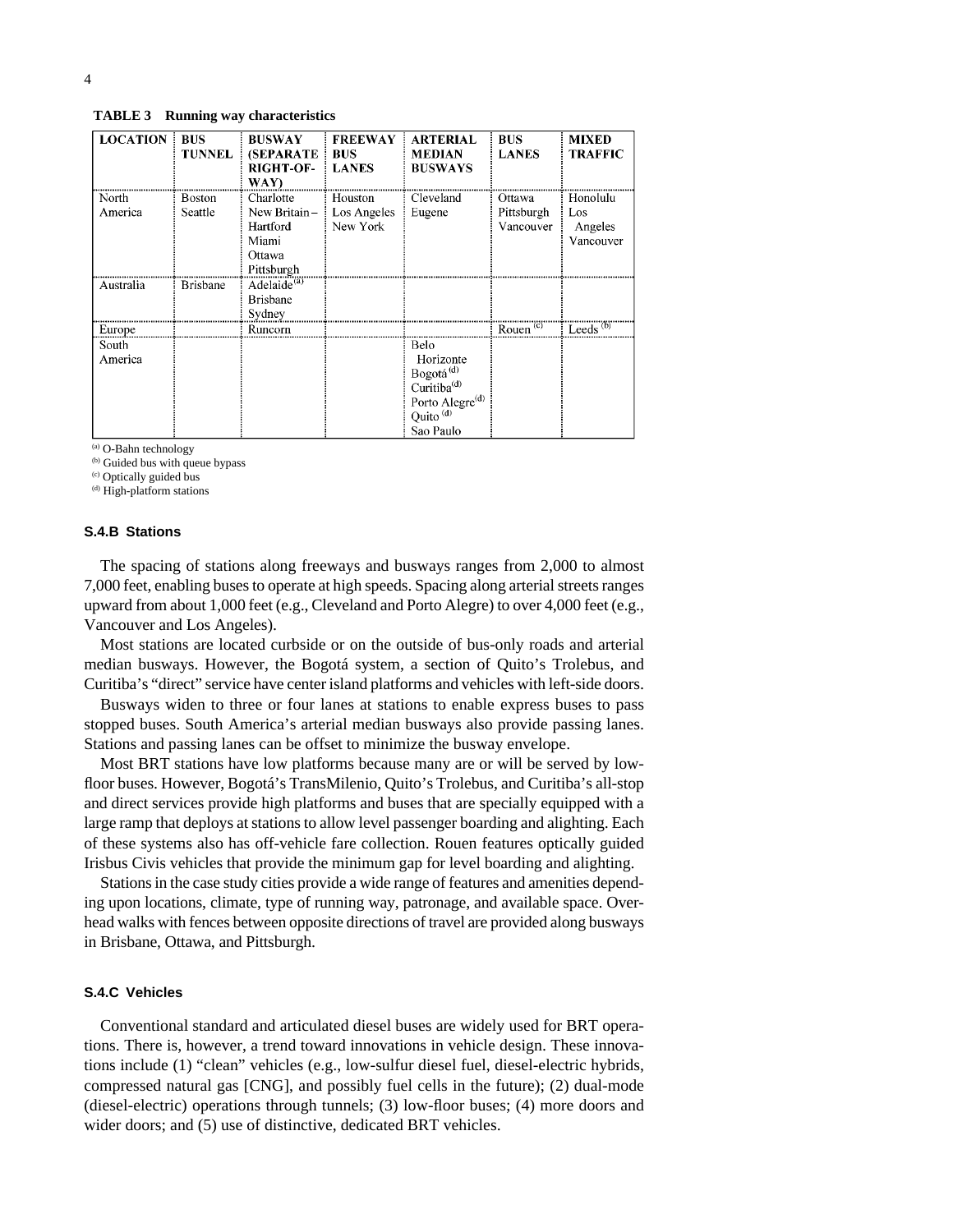Examples of innovative vehicle designs include the following:

- Los Angeles's low-floor red-and-white CNG vehicles;
- Boston's planned multidoor, dual-mode, diesel-electric and CNG buses;
- Curitiba's double articulated buses with five sets of doors and high-platform loading; and
- Rouen's Irisbus Civis bus—a "new design" hybrid diesel-electric articulated vehicle with train-line features, four doors, the ability to be optically guided, and a minimum 34-inch-wide aisle end to end.

# **S.4.D ITS**

Applications of ITS technologies include automatic vehicle location systems; passenger information systems; and transit preferential treatment systems at signalized intersections, controlled tunnel or bridge approaches, toll plazas, and freeway ramps. The Metro Rapid routes in Los Angeles can get up to 10 seconds additional green time when buses arrive at signalized intersections. ITS can also help provide priorities for buses at freeway ramps, toll plazas, and bridge or tunnel approaches.

#### **S.4.E Service Patterns**

Service patterns reflect the types of running way and vehicles utilized. Many systems provide an "overlay" of express (or limited-stop) service on top of all-stop (or local) service and "feeder" bus line services at selected stations. Service in most systems extends beyond the limits of busways or bus lanes—an important advantage of BRT. However, the Bogotá, Curitiba, and Quito systems—because of door arrangements, platform heights, and/or propulsion systems—operate only within the limits of the special running ways.

## **S.5 PERFORMANCE**

The performance of the BRT systems evaluated in the case studies ranges widely because of the configuration of each system. For the purposes of this report, performance is measured in terms of passengers carried, travel speeds, and land development changes.

#### **S.5.A Ridership**

The number of weekday bus riders reported for systems in North America and Australia ranges upward from 1,000 in Charlotte to 40,000 or more in Los Angeles, Seattle, Adelaide, and Brisbane. Daily ridership in Ottawa and the South American cities is substantially higher and usually exceeds 150,000 per day.

Examples of the heavier peak-hour, peak-direction passenger flows at the maximum load points are shown in Table 4. These flows equal or exceed the number of LRT transit passengers carried per hour in most U.S. and Canadian cities and approach metro (rail rapid transit) volumes.

Reported increases in bus riders because of BRT investments reflect expanded service, reduced travel times, improved facility identity, and population growth. Examples of ridership gains reported in the case studies include the following:

- 18% to 30% of riders were new riders in Houston;
- Los Angeles had a 26% to 33% gain in riders, one-third of which was new riders;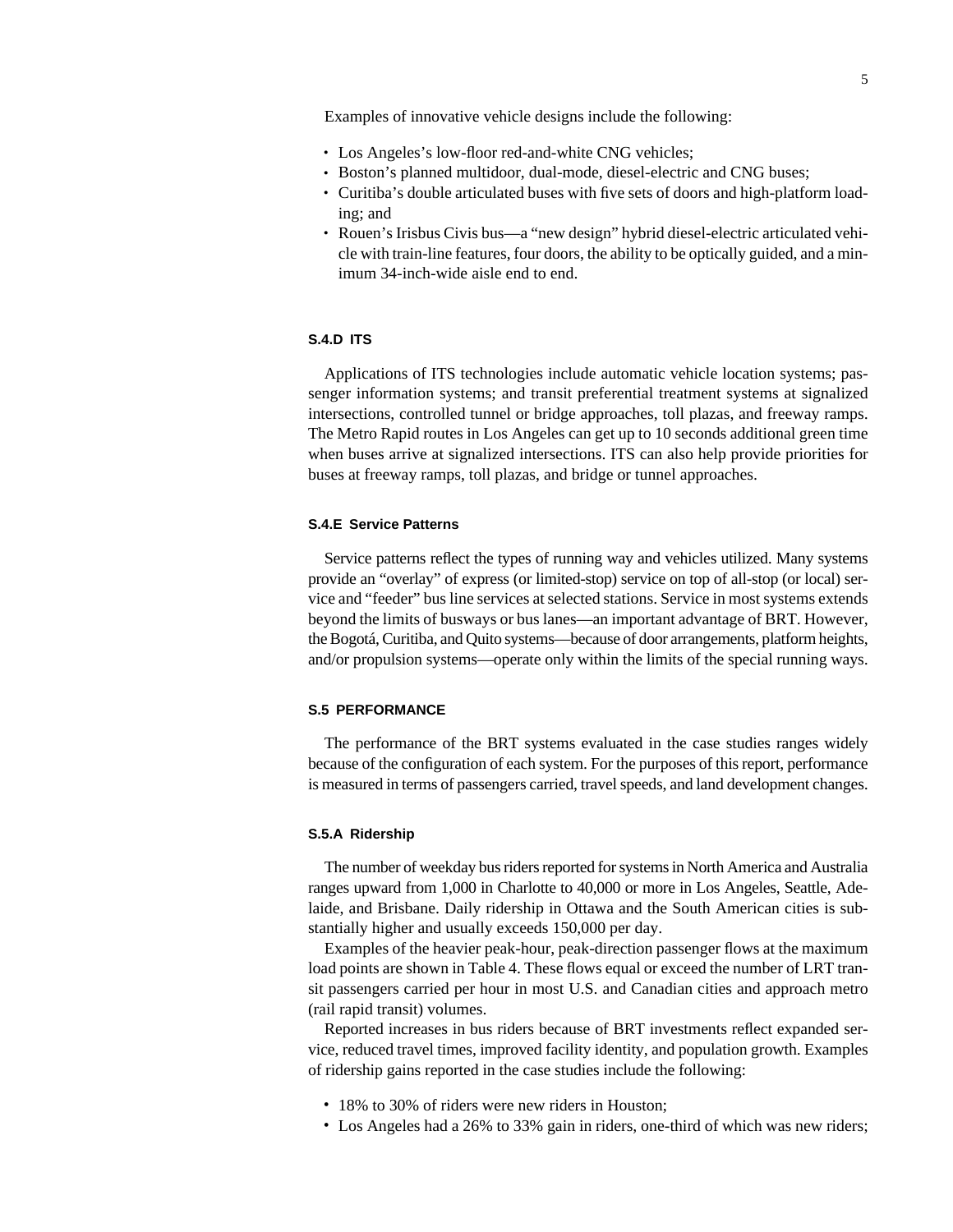| Over 20,000 per hour    | New York: approach to Lincoln Tunnel |
|-------------------------|--------------------------------------|
|                         | Bogotá's TransMilenio                |
|                         | Porto Alegre                         |
|                         | Sao Paulo                            |
| $8,000-20,000$ per hour | Belo Horizonte                       |
|                         | Ottawa                               |
|                         | Ouito                                |
|                         | Curitiba                             |
|                         | <b>Brisbane</b>                      |

**TABLE 4 Peak-hour, peak-direction passenger flows**

- Vancouver had 8,000 new riders, 20% of whom previously used automobiles and 5% of whom were taking new trips;
- Adelaide had a 76% gain in ridership;
- Brisbane had a 42% gain in ridership;
- Leeds had a 50% gain in ridership; and
- Pittsburgh had a 38% gain in ridership.

#### **S.5.B Speeds**

Operating speeds reflect the type of running way, station spacing, and service pattern. Typical speeds are shown in Table 5.

# **S.5.C Travel Time Savings**

Reported travel time savings over pre-BRT conditions are illustrated in Table 6. Busways on dedicated rights-of-way generally save 2 to 3 minutes per mile compared with pre-BRT conditions, including time for stops. Bus lanes on arterial streets typically save 1 to 2 minutes per mile. The time savings are greatest where the bus routes previously experienced major congestion. Pittsburgh, for example, has reported travel time savings up to 5 minutes per mile during peak hours.

#### **S.5.D Land Development Benefits**

Reported land development benefits with full-featured BRT are similar to those experienced along rail transit lines. Studies have indicated that construction of the Ottawa Transitway has led to up to \$675 million (U.S. dollars) in new construction around transit stations; a study completed by the Port Authority of Allegheny County reported \$302 million in new and improved development along the East Busway, 80% of which was clustered at stations. Property values near Brisbane's South East Busway grew 20%, which is largely attributed to the busway construction.

| Freeway-Busway                           |                  |
|------------------------------------------|------------------|
| • Nonstop                                | $40 - 50$ mph    |
| • All-Stop                               | $25 - 35$ mph    |
| <b>Arterial Streets</b>                  |                  |
| • Express, Bogotá, Curitiba              | 19 mph           |
| • Metro Rapid bus, Ventura Blvd., Los    | 19 mph           |
| Angeles                                  |                  |
| • Metro Rapid bus, Wilshire Blvd., Los   | $14 \text{ mph}$ |
| Angeles                                  |                  |
| • All-stop-Median Busways, South America | $11 - 14$ mph    |
| • Limited-Stop–New York City             | $8-14$ mph       |
|                                          |                  |

| TABLE 5 |  | <b>Typical operating speeds</b> |  |
|---------|--|---------------------------------|--|
|---------|--|---------------------------------|--|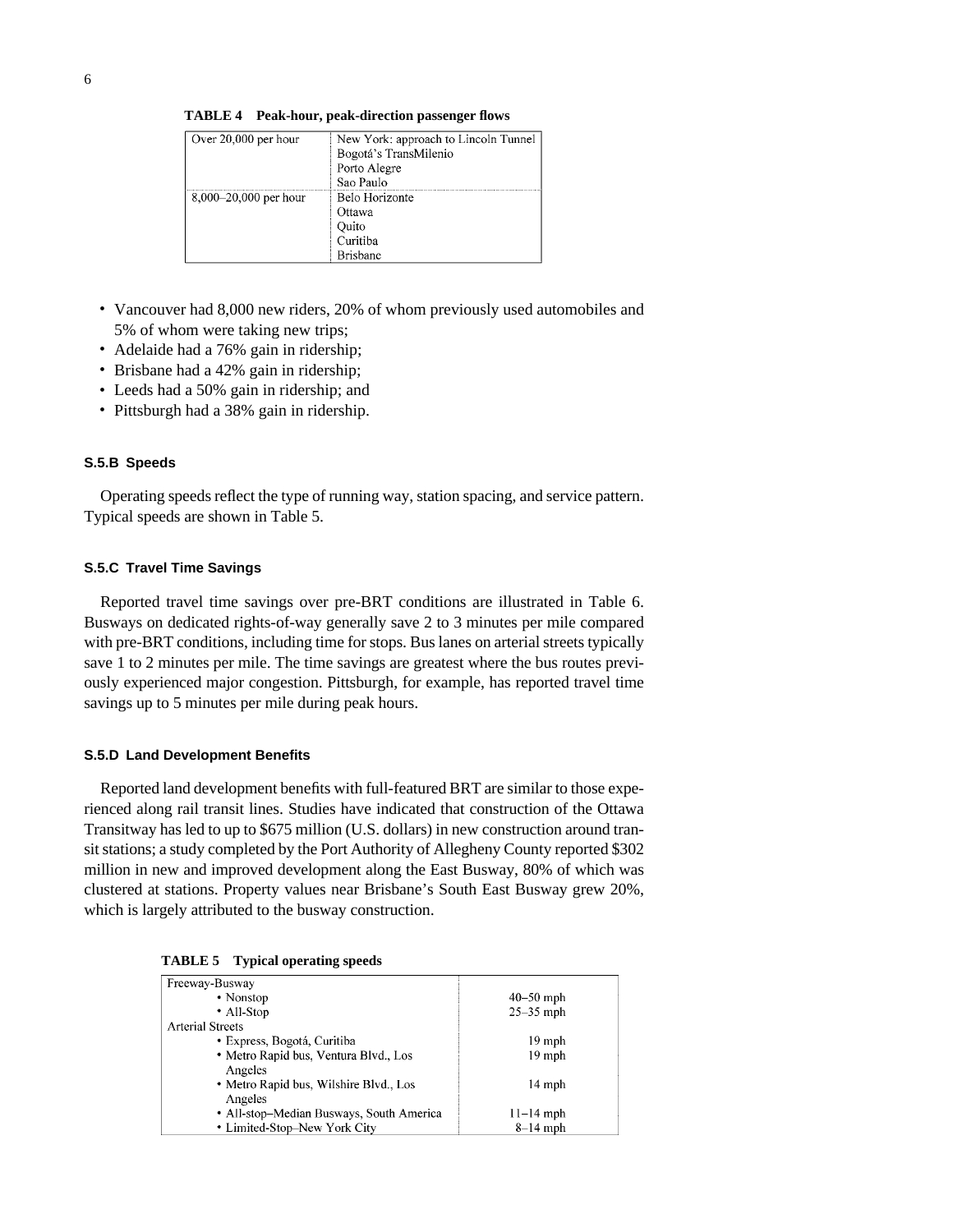| TABLE 6 | <b>Examples of travel time savings</b> |  |  |  |
|---------|----------------------------------------|--|--|--|
|---------|----------------------------------------|--|--|--|

| Busways, Freeway Lanes      | 37%_47%       |
|-----------------------------|---------------|
| <b>Bus Tunnel–Seattle</b>   | 33%           |
| Bogotá                      |               |
| Porto Alegre                | 29%           |
| Los Angeles Metro Rapid Bus | $23\% - 28\%$ |
|                             |               |

# **S.6 COSTS**

Facility development costs reflect the location, type, and complexity of construction. Reported median costs were \$272 million per mile for bus tunnels (2 systems), \$7.5 million per mile for busways (12 systems), \$6.6 million per mile for arterial median busways (5 systems), \$4.7 million per mile for guided bus operations (2 systems), and \$1 million per mile for mixed traffic or curb bus lanes (3 systems). Operating costs reflect the ridership, type of running way, and operating environment. Comparisons of BRT and lightrail operating costs suggest that BRT can cost the same or less to operate per passenger trip than LRT.

#### **S.7 IMPLICATIONS AND DIRECTIONS**

Each urban area has unique circumstances that influence BRT markets, service patterns, viability, design, and operations. Within this context, several key lessons, implications, and directions have emerged from the case studies. Many of these lessons can also apply to rapid-transit planning and development in general.

BRT system development should be an outgrowth of a planning and project development process that addresses demonstrated needs and problems. An open and objective process should be considered through all phases of BRT development.

**Early and continuous community support from elected leaders and citizens is essential.** Public decision makers and the general community must understand the nature of BRT and its potential benefits. BRT's customer attractiveness, operating flexibility, capacities, and costs should be clearly and objectively identified in alternatives analyses that consider other mobility options as well.

**State, regional, and local agencies should work together in planning, designing, and implementing BRT.** This requires close cooperation of transit service planners, city traffic engineers, state department of transportation (DOT) highway planners, and urban land planners. Metropolitan planning agencies and state DOTs should be major participants.

**Incremental development of BRT will often be desirable.** Incremental development may provide an early opportunity to demonstrate BRT's potential benefits to riders, decision makers, and the general public while still enabling system expansion and possible upgrading. Examples of staging flexibility are as follows:

- BRT may be initially developed as a basic low-cost project, such as with curbside bus lanes. The running way could be upgraded to busways in the future.
- BRT may serve as a means of establishing the transit market for a possible future rail line.

BRT systems should be beneficial in terms of usage, travel time savings, costs, development effects, and traffic impacts. These benefits are greater when the system con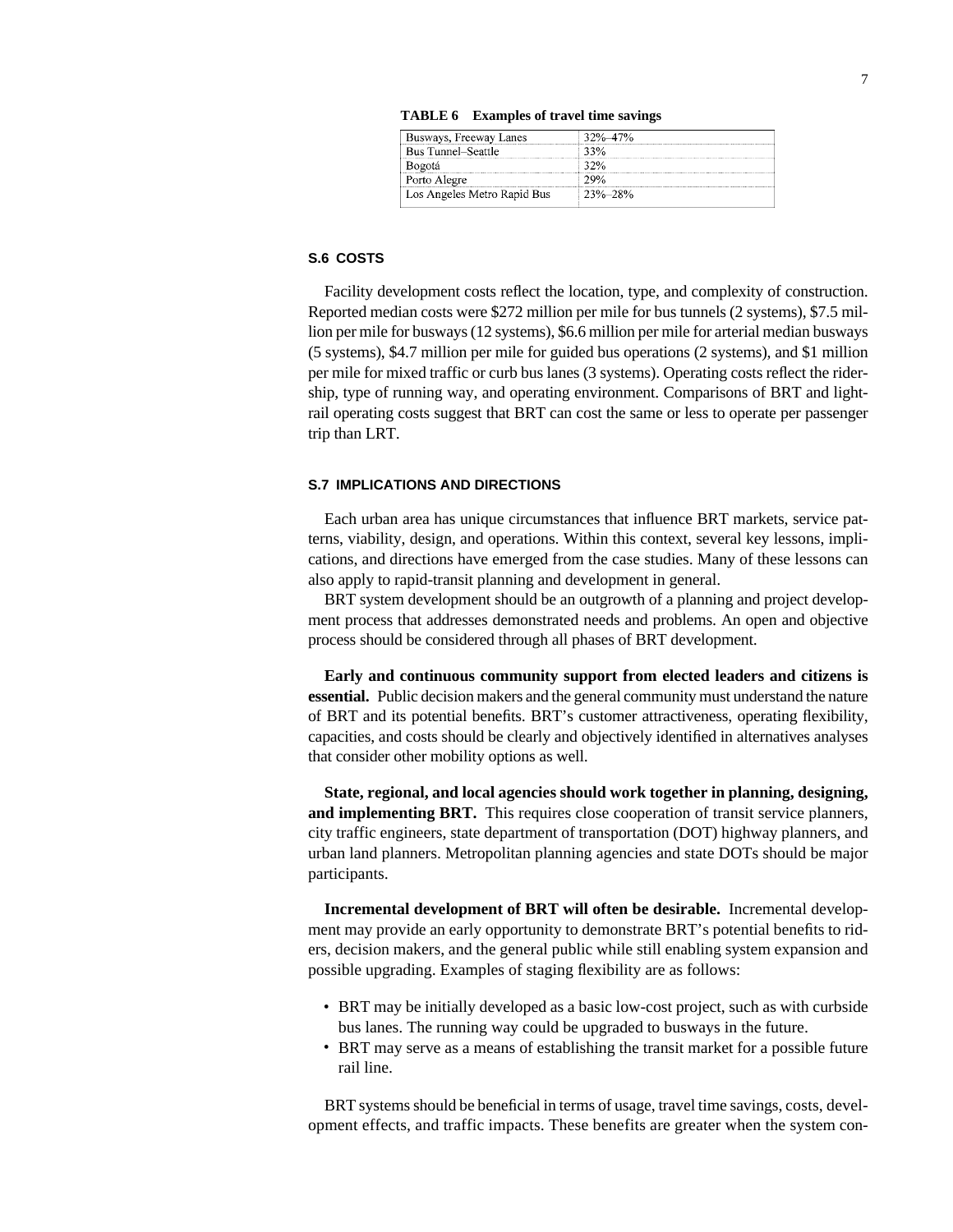tains more BRT elements. Therefore, corners should not be cut in the development of BRT systems.

**Parking facilities should complement, not undercut, BRT.** Adequate parking is essential at stations along high-speed transitways in outlying areas. It may be desirable to manage downtown parking space for employees, especially where major BRT investments are planned.

**BRT and land use planning in station areas should be integrated as early as possible.** Adelaide, Brisbane, Ottawa, Pittsburgh, and Curitiba have demonstrated that BRT can have land use benefits similar to those resulting from rail transit. Close working relationships with major developers may be necessary in addressing issues of building orientation, building setbacks, and connections to stations.

**BRT should serve demonstrated transit markets.** Urban areas with more than a million residents and a central area of employment of at least 75,000 are good candidates for BRT. These areas generally have sufficient corridor ridership demands to allow frequent all-day service. BRT works well in physically constrained environments where hills, tunnels, and water crossings result in frequent traffic congestion.

**It is essential to match markets with rights-of-way.** The presence of an exclusive right-of-way, such as along a freeway or railroad corridor, is not always sufficient to ensure effective BRT service. This is especially true where the rights-of-way are removed from major markets and where the stations are inaccessible. Ideally, BRT systems should be designed to penetrate major transit markets. In addition, stations should be designed to be easily accessible by several modes such as bicycles, walking, transit, and individual automobiles.

**The key attributes of rail transit should be transferred to BRT, whenever pos**sible. These attributes include segregated or priority rights-of-way; attractive stations; off-vehicle fare collection; quiet, easily accessible multidoor vehicles; and clear, frequent, all-day service. A successful BRT project requires more than merely providing a queue bypass, bus lane, or dedicated busway. It requires the entire range of rapidtransit elements and the development of a unique system image and identity. Speed, service reliability, and an all-day span of service are extremely important. It is important to provide easy access to stations for pedestrians, bus passengers, automobile drivers and passengers, and cyclists.

**BRT should be rapid.** This is best achieved by operating on exclusive rights-ofway wherever possible and maintaining wide spacing between stations.

**Separate rights-of-way can enhance speed, reliability, safety, and identity.** These running ways can be provided as integral parts of new town development or as an access framework for areas that are under development. They may also be provided in denser, established urban areas where right-of-way is available. Bus tunnels may be justifiable where congestion is frequent, bus and passenger volumes are high, and street space is limited.

The placement, design, and operation of bus lanes and median busways on streets and roads must balance the diverse needs of buses, delivery vehicles, pedestrians, and general traffic flows. For example, curb lanes allow curbside boarding and alighting, but the lanes are often difficult to enforce. Median busways provide greater identity and avoid curbside